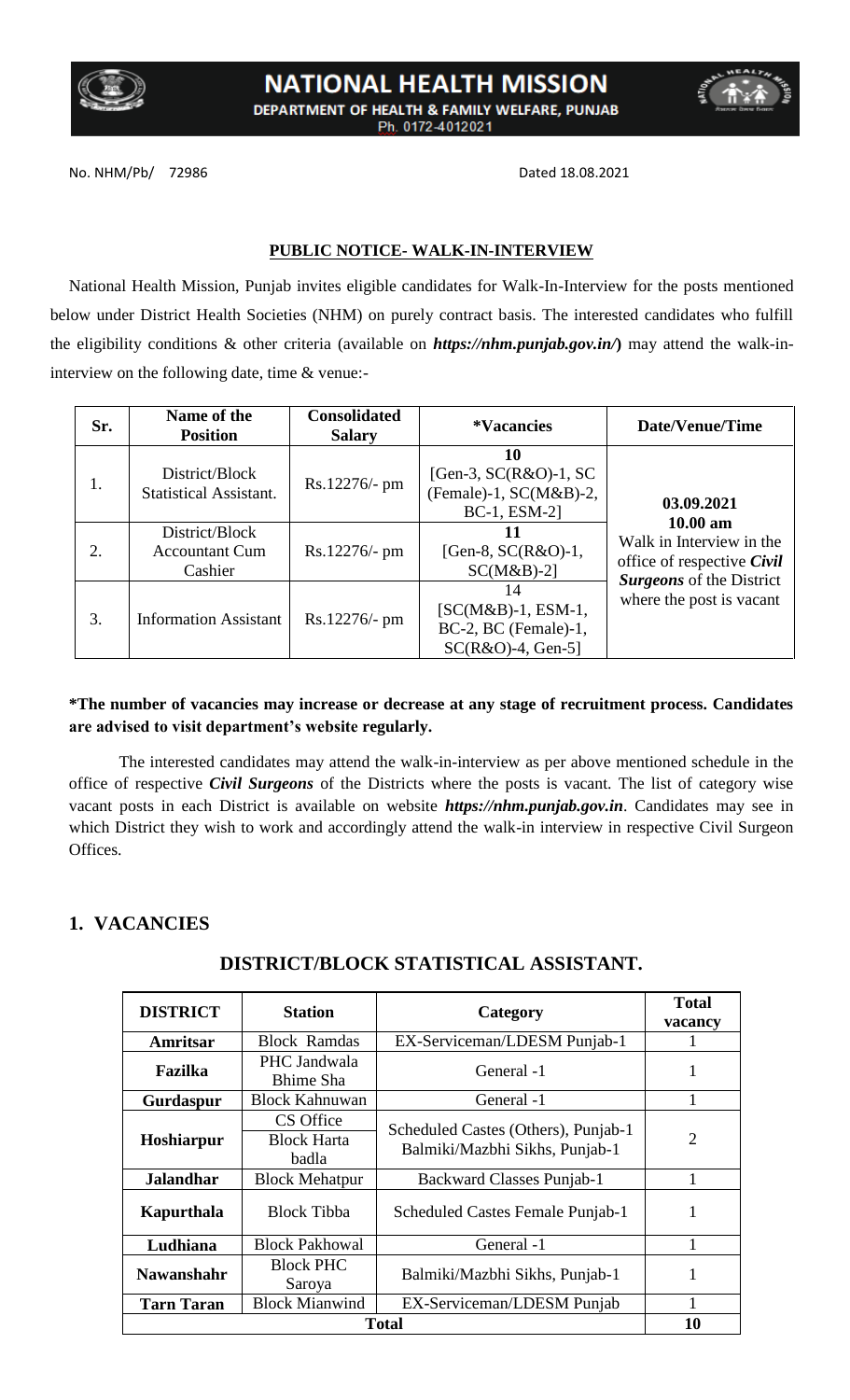# **DISTRICT/BLOCK ACCOUNTANT CUM CASHIER**

| <b>DISTRICT</b>   | <b>Station</b>          | Category                                      | <b>Total</b><br>vacancy |
|-------------------|-------------------------|-----------------------------------------------|-------------------------|
| Amritsar          | Urban Health            | General-1                                     | 1                       |
| <b>Barnala</b>    | <b>Block Mehalkalan</b> | General-1                                     | 1                       |
| Gurdaspur         | Block Nisharhamja singh | General-1                                     | $\mathbf{1}$            |
|                   | <b>Block Paldhi</b>     | Scheduled Castes (Others),                    | $\overline{2}$          |
| Hoshiarpur        | <b>Block Budawar</b>    | Punjab-1<br>Balmiki/Mazbhi Sikhs,<br>Punjab-1 |                         |
| Ludhiana          | <b>Block Maluad</b>     | General-1                                     | $\mathbf{1}$            |
| Moga              | <b>Block Kotisekhan</b> | General-1                                     | 1                       |
| <b>Muktsar</b>    | <b>Block Alamwala</b>   | Balmiki/Mazbhi Sikhs,<br>Punjab-1             | 1                       |
| Patiala           | <b>Block Shutrana</b>   | General-1                                     | $\mathbf{1}$            |
| Ropar             | <b>Block kiratpur</b>   | General-1                                     | 1                       |
| <b>Tarn Taran</b> | <b>Block Khemkaran</b>  | General-1                                     | 1                       |
| <b>Total</b>      |                         |                                               |                         |

# **INFORMATION ASSISTANT**

| <b>DISTRICT</b>   | <b>Station</b>           | Category                                     | <b>Total vacancy</b> |  |
|-------------------|--------------------------|----------------------------------------------|----------------------|--|
| <b>Amritsar</b>   | <b>Block Ramdas</b>      | <b>Backward Classes Punjab-1</b>             | 1                    |  |
|                   | <b>SDH</b> Tappa         | <b>Backward Classes Punjab-1</b>             |                      |  |
| <b>Barnala</b>    | <b>Block Mehalkalan</b>  | Scheduled Castes (Others),<br>Punjab-1       | 2                    |  |
| <b>Bathinda</b>   | <b>SDH</b> Ghudda        | Scheduled Castes (Others),<br>Punjab-1       | $\mathbf{1}$         |  |
| Gurdaspur         | <b>Block Dhianpur</b>    | General-1                                    | 1                    |  |
| <b>Jalandhar</b>  | <b>District Hospital</b> | General-1                                    | 1                    |  |
|                   | SDH Sultanpur lodhi      | Balmiki/Mazbhi Sikhs, Punjab-                |                      |  |
| Kapurthala        | <b>SDH Bhulath</b>       | EX-Serviceman/LDESM<br>Punjab-1              | 2                    |  |
|                   | DH Kapurthala            | <b>Backward Classes Punjab</b><br>(Female)-1 | $\mathbf{1}$         |  |
| Ludhiana          | <b>Block Khumbkalan</b>  | Scheduled Castes (Others),<br>Punjab-1       | $\mathbf{1}$         |  |
| <b>Mansa</b>      | <b>SDH</b> Sardulgarh    | General-1                                    | $\mathbf{1}$         |  |
| <b>Nawanshahr</b> | <b>SDH Balachaur</b>     | General -1                                   | $\mathbf{1}$         |  |
| Ropar             | <b>SDH</b> Nangal        | General -1                                   | $\mathbf{1}$         |  |
| <b>Tarn Taran</b> | <b>Block Mianwind</b>    | Scheduled Castes (Others),<br>Punjab-1       | $\mathbf{1}$         |  |
|                   | <b>Total</b>             |                                              | 14                   |  |